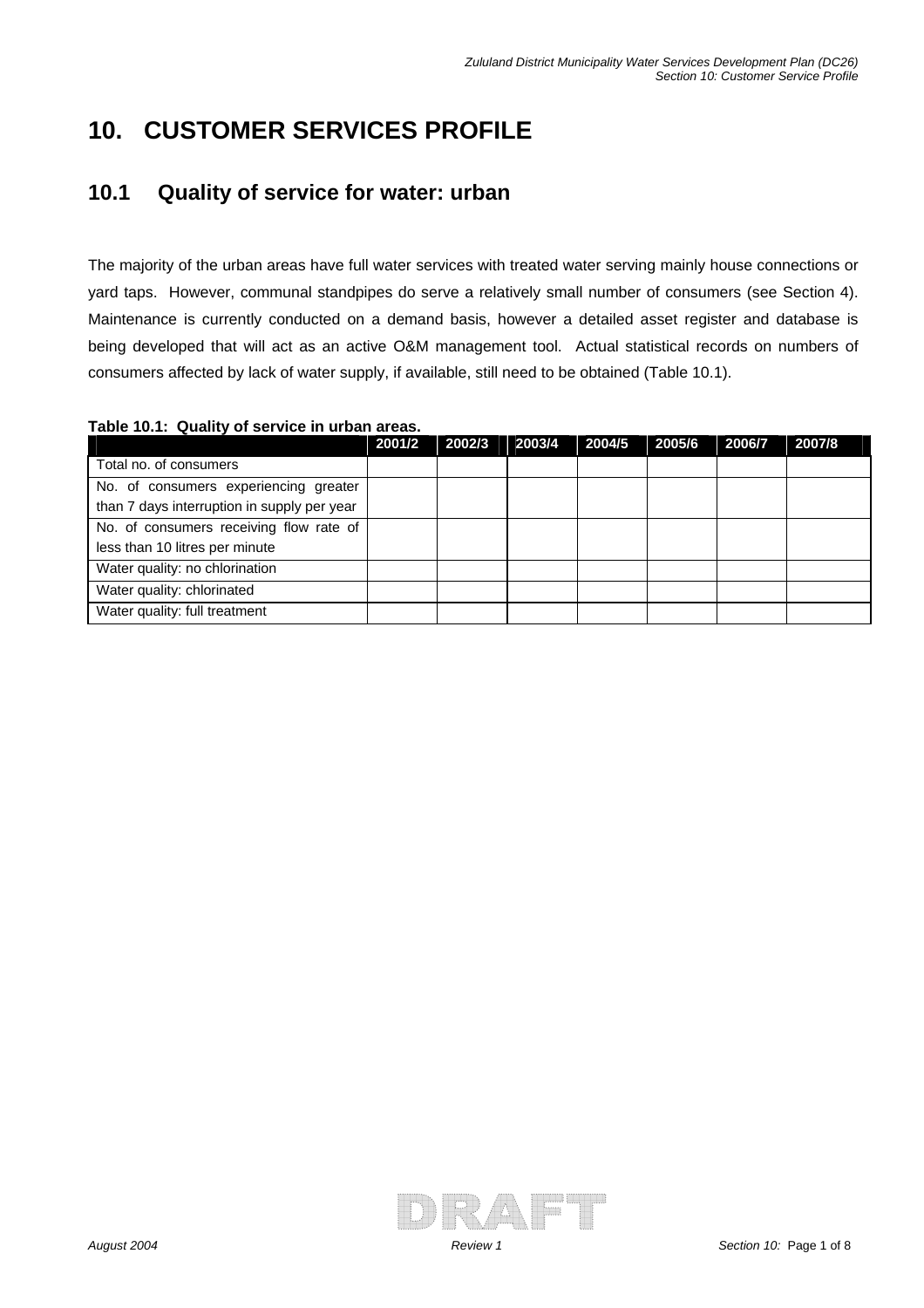### **10.2 Quality of service for water: rural**

Relatively few consumers within the rural areas are currently served, with the majority being supplied through communal standpipes (see Section 4). In addition to the rural water schemes the ZDM has a rudimentary water supply programme (i.e. boreholes with hand pumps or protected springs). Maintenance is currently conducted on a demand basis, however a detailed asset register and database is being developed that will act as an active O&M management tool. Unfortunately the remote rural consumers may be without potable water for an extended period if, for example, the hand pump breaks. However, every effort is made to ensure that the communities do have continual access to water. Actual statistical records on numbers of consumers affected by lack of water supply, if available, still need to be obtained (Table 10.2).

|                                             | 2001/2 | 2002/3 | 2003/4 | 2004/5 | 2005/6 | 2006/7 | 2007/8 |
|---------------------------------------------|--------|--------|--------|--------|--------|--------|--------|
| Total no. of consumers                      |        |        |        |        |        |        |        |
| No. of consumers experiencing greater       |        |        |        |        |        |        |        |
| than 7 days interruption in supply per year |        |        |        |        |        |        |        |
| No. of consumers receiving flow rate of     |        |        |        |        |        |        |        |
| less than 10 litres per minute              |        |        |        |        |        |        |        |
| Water quality: no chlorination              |        |        |        |        |        |        |        |
| Water quality: chlorinated                  |        |        |        |        |        |        |        |
| Water quality: full treatment               |        |        |        |        |        |        |        |

#### **Table 10.2: Quality of service in rural areas.**

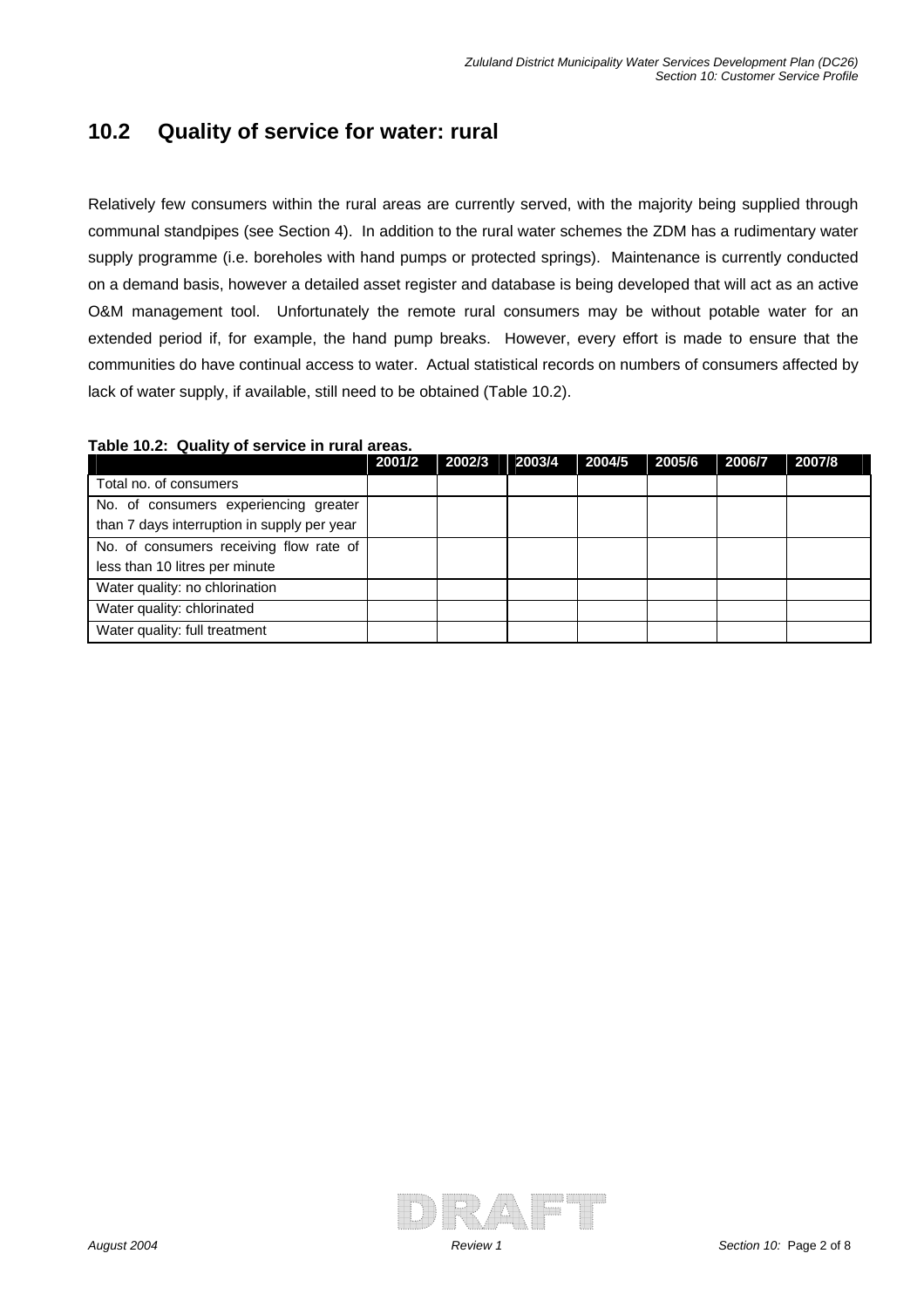#### **10.3 Attending to complaints for water: urban**

The number of annual complaints about water services still needs to be obtained (Table 10.3). However, although consumer complaints are currently managed through the WSA office monitoring of these complaints is not. Once the Section 78 process has been completed and a long-term WSP has been appointed, this data will form part of the monthly reporting to the WSA office. Nevertheless, response time is usually 24 hrs with the problem being sorted out as soon as possible thereafter. The aim is not to leave households without water for an undue length of time. If necessary tanker water may be provided to an area, but in general problems are repaired either temporarily or permanently within 24-48 hrs. The target for the future is to maintain this standard.

| Table 10.3: Attending to water supply complaints in urban areas. |  |  |  |
|------------------------------------------------------------------|--|--|--|
|------------------------------------------------------------------|--|--|--|

| .                                           | 2001/2 | 2002/3 | <b>Target</b> | <b>Target</b> | Target | <b>Target</b> | <b>Target</b> |
|---------------------------------------------|--------|--------|---------------|---------------|--------|---------------|---------------|
|                                             |        |        | 2003/4        | 2004/5        | 2005/6 | 2006/7        | 2007/8        |
| Total number of consumer units              |        |        |               |               |        |               |               |
| No. complaints of quality of service per    |        |        |               |               |        |               |               |
| year divided by total number of consumer    |        |        |               |               |        |               |               |
| units                                       |        |        |               |               |        |               |               |
| Number of queries received within the       |        |        |               |               |        |               |               |
| year                                        |        |        |               |               |        |               |               |
| % queries responded to within 24 hours      |        |        |               |               |        |               |               |
| Number of major or visible leaks reported   |        |        |               |               |        |               |               |
| within the year                             |        |        |               |               |        |               |               |
| % Major or visible leaks repaired within 48 |        |        |               |               |        |               |               |
| hours after being reported.                 |        |        |               |               |        |               |               |

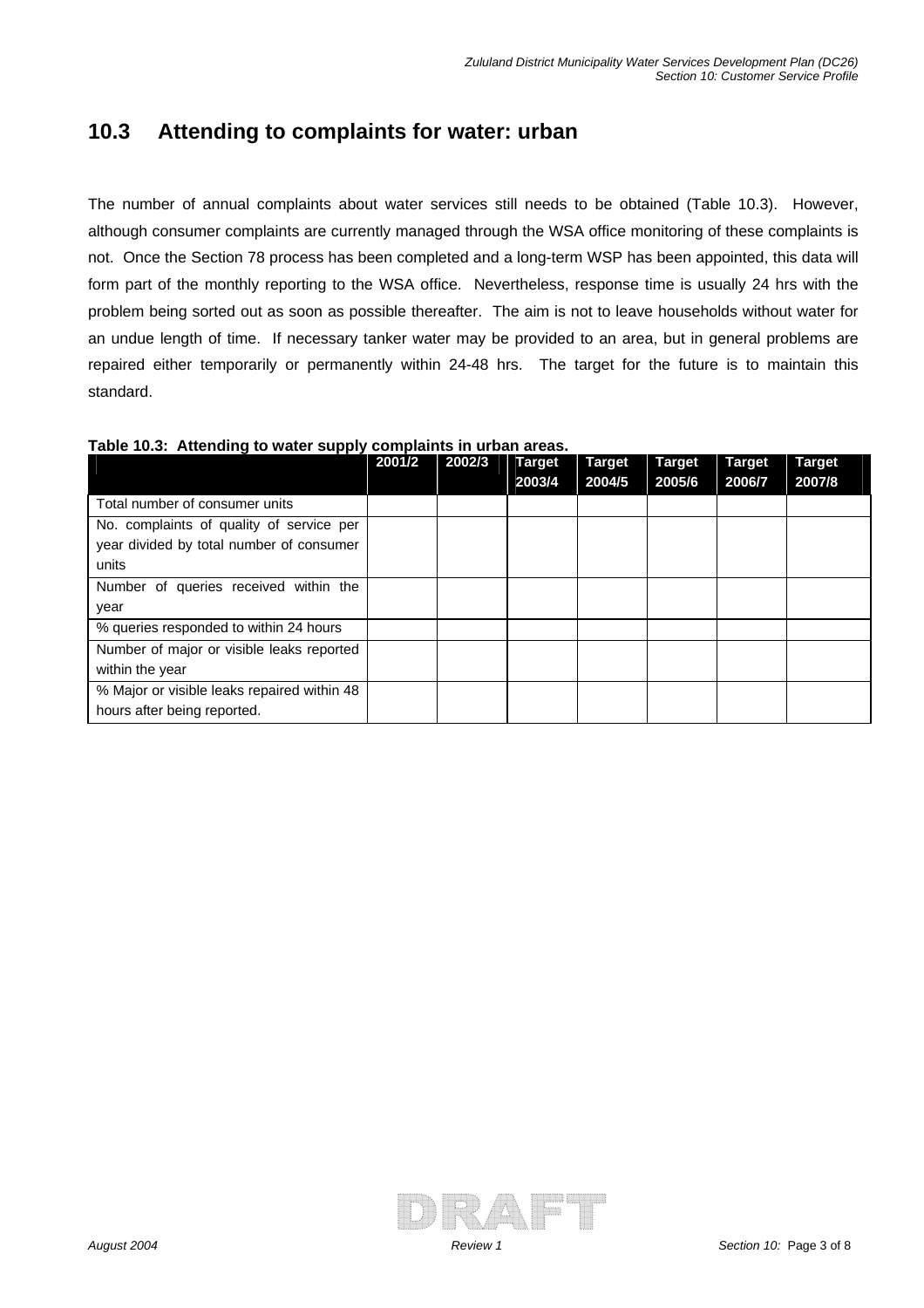### **10.4 Attending to complaints for water: rural**

The number of annual complaints about water services still needs to be obtained (Table 10.4). However, although consumer complaints are currently managed through the WSA office monitoring of these complaints is not. Once the Section 78 process has been completed and a long-term WSP has been appointed, this data will form part of the monthly reporting to the WSA office. Nevertheless, the maintenance crew endeavours to respond to complaints within usually 24 hrs, with the problem being sorted out as soon as possible thereafter. The aim is not to leave households without water for an undue length of time. If necessary tanker water may be provided to an area, but in general problems are repaired either temporarily or permanently within 24-48 hrs. The target for the future is to maintain this standard.

|  | Table 10.4: Attending to water supply complaints in rural areas. |
|--|------------------------------------------------------------------|
|--|------------------------------------------------------------------|

| .                                           | 2001/2 | 2002/3 | <b>Target</b> | <b>Target</b> | Target | <b>Target</b> | <b>Target</b> |
|---------------------------------------------|--------|--------|---------------|---------------|--------|---------------|---------------|
|                                             |        |        | 2003/4        | 2004/5        | 2005/6 | 2006/7        | 2007/8        |
| Total number of consumer units              |        |        |               |               |        |               |               |
| No. complaints of quality of service per    |        |        |               |               |        |               |               |
| year divided by total number of consumer    |        |        |               |               |        |               |               |
| units                                       |        |        |               |               |        |               |               |
| Number of queries received within the       |        |        |               |               |        |               |               |
| year                                        |        |        |               |               |        |               |               |
| % queries responded to within 24 hours      |        |        |               |               |        |               |               |
| Number of major or visible leaks reported   |        |        |               |               |        |               |               |
| within the year                             |        |        |               |               |        |               |               |
| % Major or visible leaks repaired within 48 |        |        |               |               |        |               |               |
| hours after being reported.                 |        |        |               |               |        |               |               |

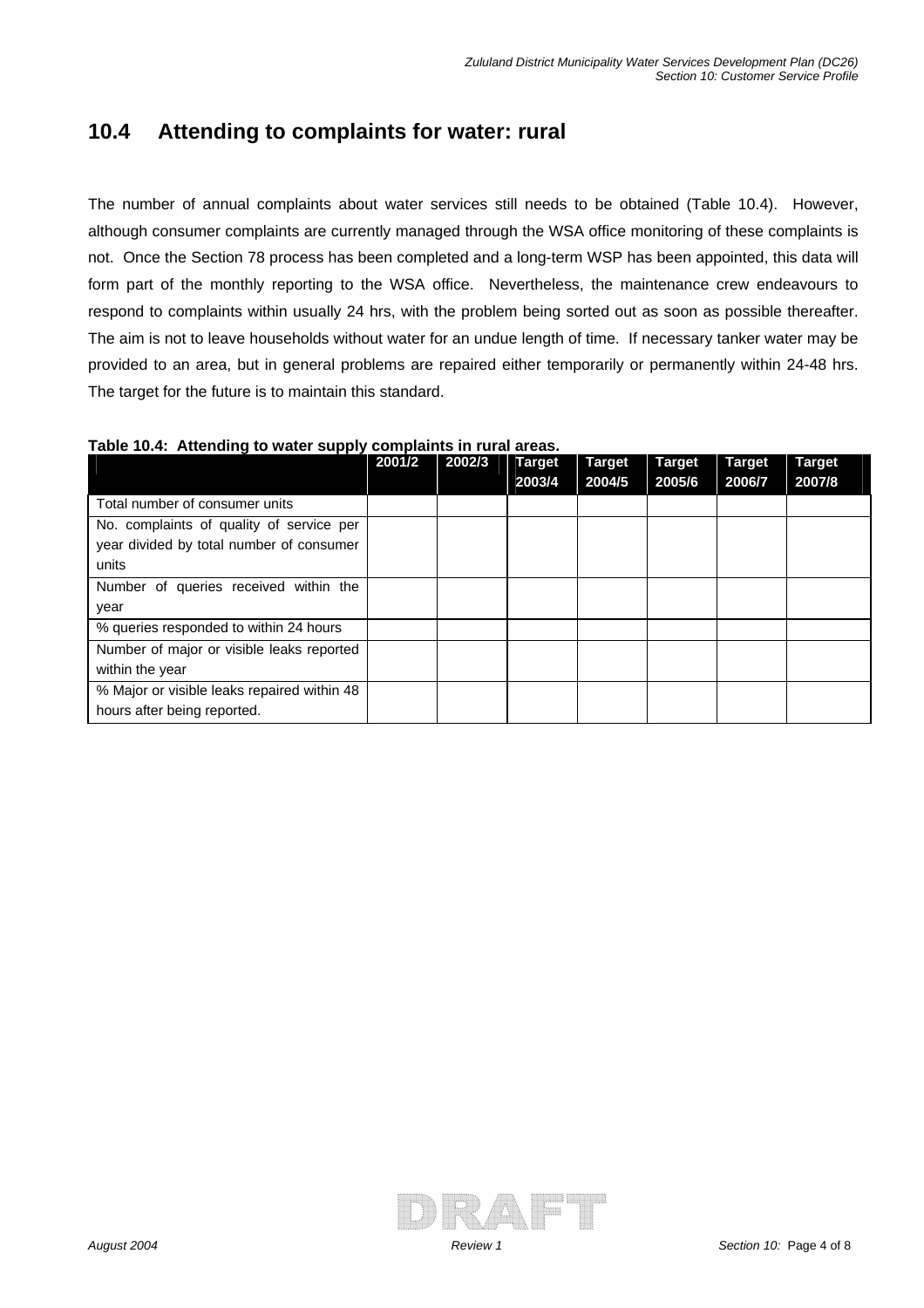## **10.5 Attending to complaints for sanitation: urban**

The number of annual complaints about water services still needs to be obtained (Table 10.5). However, although consumer complaints are currently managed through the WSA office monitoring of these complaints is not. Once the Section 78 process has been completed and a long-term WSP has been appointed, this data will form part of the monthly reporting to the WSA office. Nevertheless, response time is usually 24 hrs with the problem being sorted out as soon as possible thereafter. The aim is not to leave households with wastewater problems for an undue length of time. In general problems are repaired either temporarily or permanently within 24-48 hrs. The target for the future is to maintain this standard.

| Table T0.5. Alteriumy to samtation provision complaints in urban areas. |        |        |               |               |               |               |               |
|-------------------------------------------------------------------------|--------|--------|---------------|---------------|---------------|---------------|---------------|
|                                                                         | 2001/2 | 2002/3 | <b>Target</b> | <b>Target</b> | <b>Target</b> | <b>Target</b> | <b>Target</b> |
|                                                                         |        |        | 2003/4        | 2004/5        | 2005/6        | 2006/7        | 2007/8        |
| <b>Discharge to treatment works</b>                                     |        |        |               |               |               |               |               |
| Number of queries/ complaints received                                  |        |        |               |               |               |               |               |
| within the year                                                         |        |        |               |               |               |               |               |
| % queries responded to within 24 hours                                  |        |        |               |               |               |               |               |
| Number of blockages reported within the                                 |        |        |               |               |               |               |               |
| year                                                                    |        |        |               |               |               |               |               |
| % blockages repaired within 48 hours after                              |        |        |               |               |               |               |               |
| being reported                                                          |        |        |               |               |               |               |               |
| No. complaints per year per consumer units                              |        |        |               |               |               |               |               |
| <b>Pit/tank pumping</b>                                                 |        |        |               |               |               |               |               |
| Number of pits/ tanks                                                   |        |        |               |               |               |               |               |
| Number of calls received within the year for                            |        |        |               |               |               |               |               |
| emptying                                                                |        |        |               |               |               |               |               |
| Number of calls received within the year for                            |        |        |               |               |               |               |               |
| emergency maintenance to pits/ tanks                                    |        |        |               |               |               |               |               |

**Table 10.5: Attending to sanitation provision complaints in urban areas.**

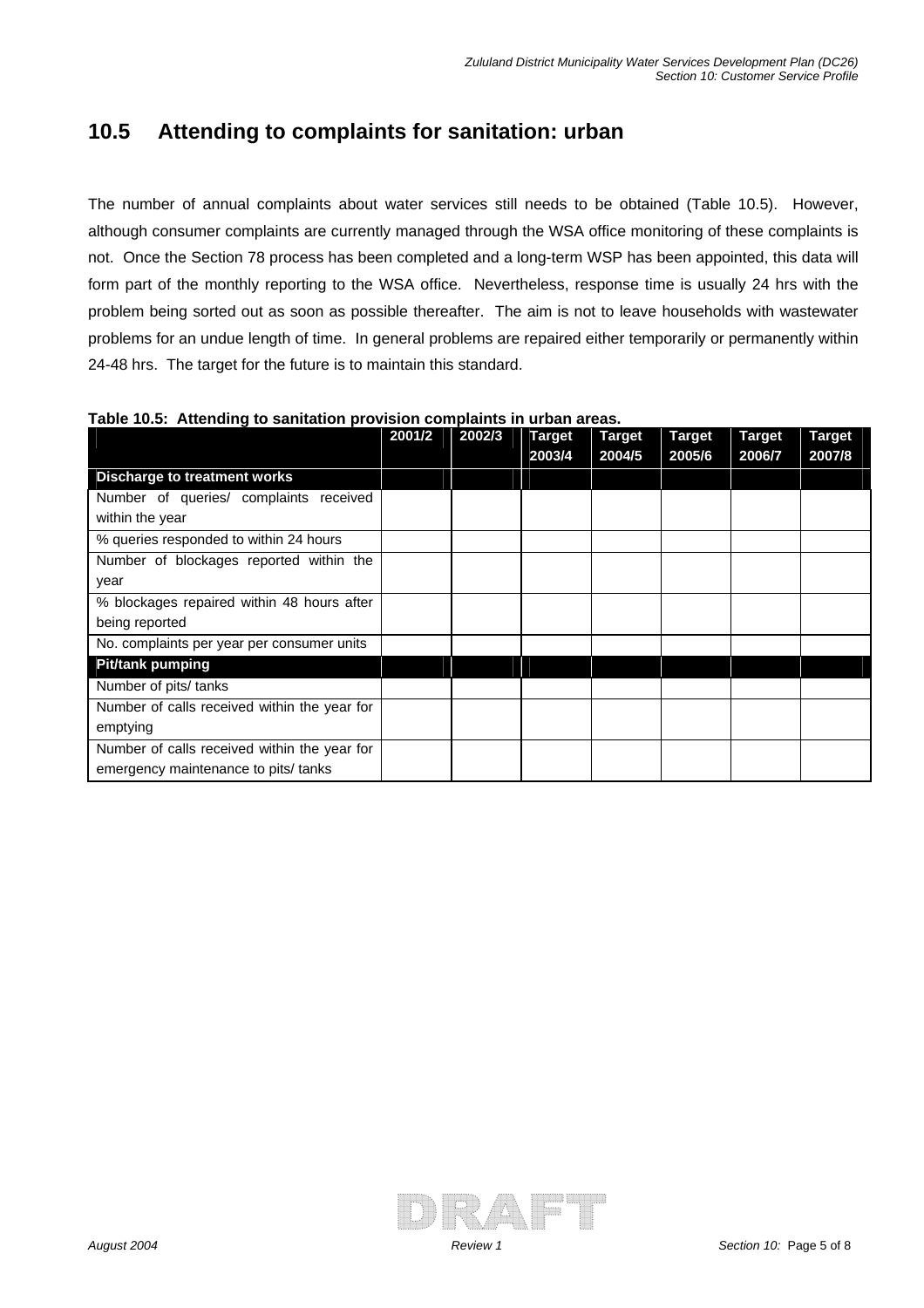# **10.6 Attending to complaints for sanitation: rural**

The number of annual complaints about water services still needs to be obtained (Table 10.6). However, although consumer complaints are currently managed through the WSA office monitoring of these complaints is not. Once the Section 78 process has been completed and a long-term WSP has been appointed, this data will form part of the monthly reporting to the WSA office. However, virtually all sanitation services in the rural areas are pit latrines. Nevertheless, should a complaint be lodged the response time is usually 24 hrs with the problem being sorted out as soon as possible thereafter.

|                                              | 2001/2 | 2002/3 | <b>Target</b><br>2003/4 | <b>Target</b><br>2004/5 | <b>Target</b><br>2005/6 | <b>Target</b><br>2006/7 | <b>Target</b><br>2007/8 |
|----------------------------------------------|--------|--------|-------------------------|-------------------------|-------------------------|-------------------------|-------------------------|
| <b>Discharge to treatment works</b>          |        |        |                         |                         |                         |                         |                         |
| Number of queries/ complaints received       |        |        |                         |                         |                         |                         |                         |
| within the year                              |        |        |                         |                         |                         |                         |                         |
| % queries responded to within 24 hours       |        |        |                         |                         |                         |                         |                         |
| Number of blockages reported within the      |        |        |                         |                         |                         |                         |                         |
| year                                         |        |        |                         |                         |                         |                         |                         |
| % blockages repaired within 48 hours after   |        |        |                         |                         |                         |                         |                         |
| being reported                               |        |        |                         |                         |                         |                         |                         |
| No. complaints per year per consumer units   |        |        |                         |                         |                         |                         |                         |
| <b>Pit/tank pumping</b>                      |        |        |                         |                         |                         |                         |                         |
| Number of pits/ tanks                        |        |        |                         |                         |                         |                         |                         |
| Number of calls received within the year for |        |        |                         |                         |                         |                         |                         |
| emptying                                     |        |        |                         |                         |                         |                         |                         |
| Number of calls received within the year for |        |        |                         |                         |                         |                         |                         |
| emergency maintenance to pits/ tanks         |        |        |                         |                         |                         |                         |                         |

**Table 10.6: Attending to sanitation provision complaints in rural areas.** 

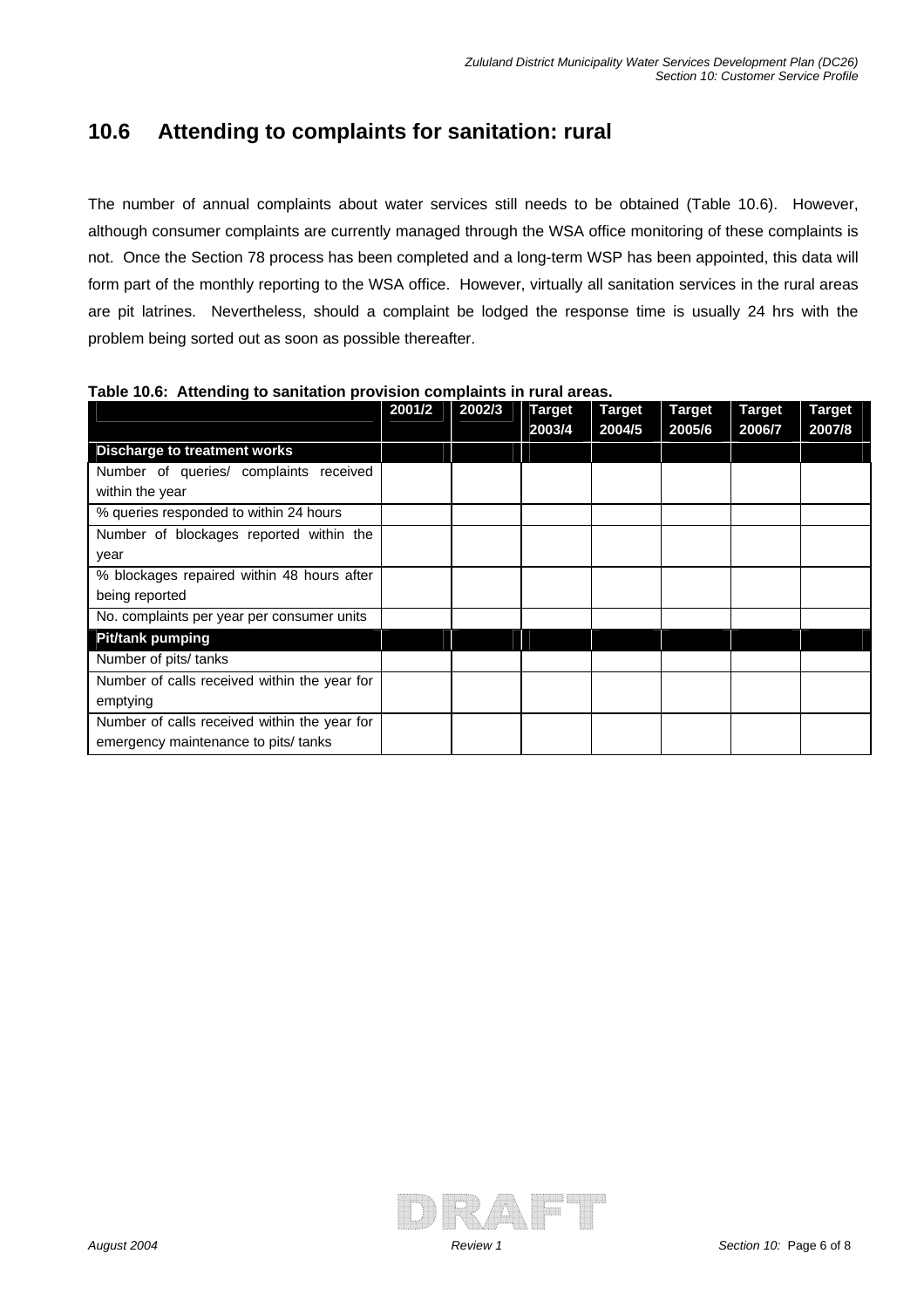### **10.6 Education for basic water services**

The ZDM is aware of the importance of education and awareness programmes to facilitate the improvement of water services delivery and the overall quality of life of the consumers. The ZDM has concentrated its efforts on health and hygiene awareness programmes, without including any input on broader water education. However, the ZDM is planning on expanding this programme to incorporate a section on basic water education and conservation. The actual number of persons that have been addressed through these programmes in terms of Table 10.6 still need to be assessed. However, the ZDM aim is to incorporate education programmes in lines with the backlog rollout.

#### **Table 10.6: Education programme.**

| No. consumer units to be targeted by:   2001/2   2002/3 |  | 2003/4 | $\vert$ 2004/5 2005/6 2006/7 |  | 2007/8 |
|---------------------------------------------------------|--|--------|------------------------------|--|--------|
| Sanitation promotion and health and                     |  |        |                              |  |        |
| hygiene awareness                                       |  |        |                              |  |        |
| Water<br><i>l</i> including<br>education<br>water       |  |        |                              |  |        |
| conservation)                                           |  |        |                              |  |        |